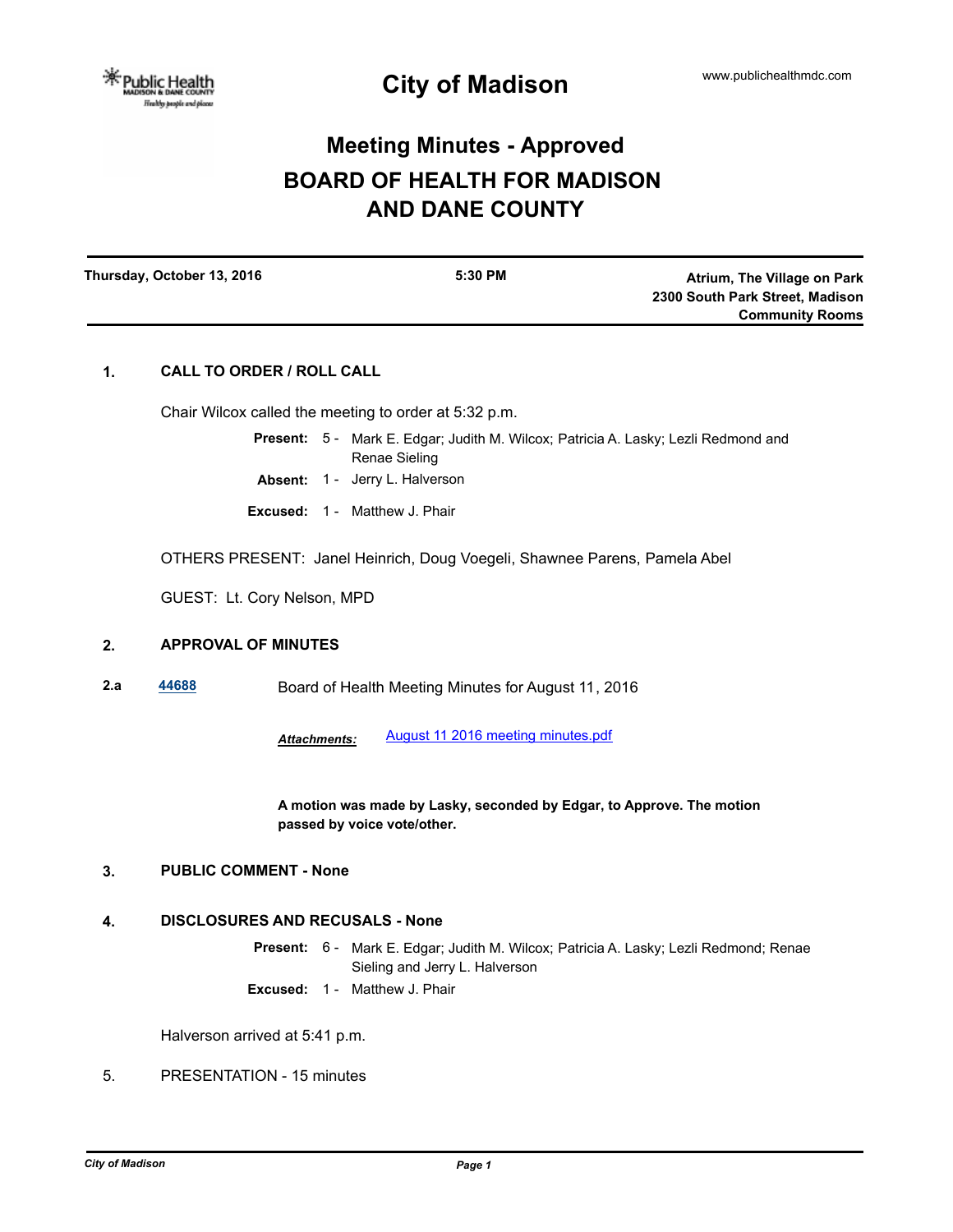**5.a [44704](http://madison.legistar.com/gateway.aspx?m=l&id=/matter.aspx?key=48856)** Licensed Establishment Contract and Overview - Doug Voegeli

*Attachments:* [BOH Environmental Health.pdf](http://madison.legistar.com/gateway.aspx?M=F&ID=7c220154-92c1-4d5b-95ff-4cdee2fae146.pdf)

#### **6. NEW BUSINESS - Action Items - 10 minutes**

**6.a [44179](http://madison.legistar.com/gateway.aspx?m=l&id=/matter.aspx?key=48371)** Amending Sections 7.07(8)(g), 7.07(10), 7.08(1), 7.08(7)(b), (c) & (e), 7.15(1), 7.15(3), 7.15(6)(a)2. & (b), 7.50, and 7.51; creating Sections 7.07(9), 7.08(7) (i) & (k), and  $7.15(6)(d)1$ . e. & f.; renumbering Sections  $7.07(9)$  through (11) to (10) through (12), respectively; and amending Section 1.08(3)(b) of the Madison General Ordinances to revise several sections in the Health Code in order to reflect State-level changes, update administrative sections and amend the fee structure to better reflect the work required of Public Health Madison Dane County.

Attachments: [Body](http://madison.legistar.com/gateway.aspx?M=F&ID=624a5f14-74e9-40dd-bcc8-fecd93d4dfcd.pdf)

**A motion was made by Lasky, seconded by Halverson, to RECOMMEND TO COUNCIL TO ADOPT - REPORT OF OFFICER. The motion passed by voice vote/other.**

**6.b [44686](http://madison.legistar.com/gateway.aspx?m=l&id=/matter.aspx?key=48838)** 2016 Ordinance Amendment 048 Amending Chapter 46 of the Code of Ordinances Revising Regulation and Fees for Temporary Food **Establishments** 

> **A motion was made by Halverson, seconded by Redmond, to Forward to County Personnel and Finance Committee with the Recommendation for Approval. The motion passed by voice vote/other.**

**6.c [44620](http://madison.legistar.com/gateway.aspx?m=l&id=/matter.aspx?key=48778)** Authorizing the Mayor, City Clerk and Chief of Police to accept a \$700,000 Smart Policing Initiative grant award for the Madison Police Department's Madison Addiction Recovery Initiative; and amend budgets accordingly.

> **A motion was made by Sieling, seconded by Lasky, to Return to Lead with the Recommendation for Approval to the BOARD OF ESTIMATES. The motion passed by voice vote/other.**

**6.d [44685](http://madison.legistar.com/gateway.aspx?m=l&id=/matter.aspx?key=48837)** BOH Resolution #2016-06 Furniture for Village on Park Office

*Attachments:* [Resolution Furniture for Village on Park office 2016 06.pdf](http://madison.legistar.com/gateway.aspx?M=F&ID=5d48016b-efcc-43c2-abcf-21f550ae0649.pdf)

**A motion was made by Sieling, seconded by Edgar, to Grant Final Approval by the Board of Health. The motion passed by voice vote/other.**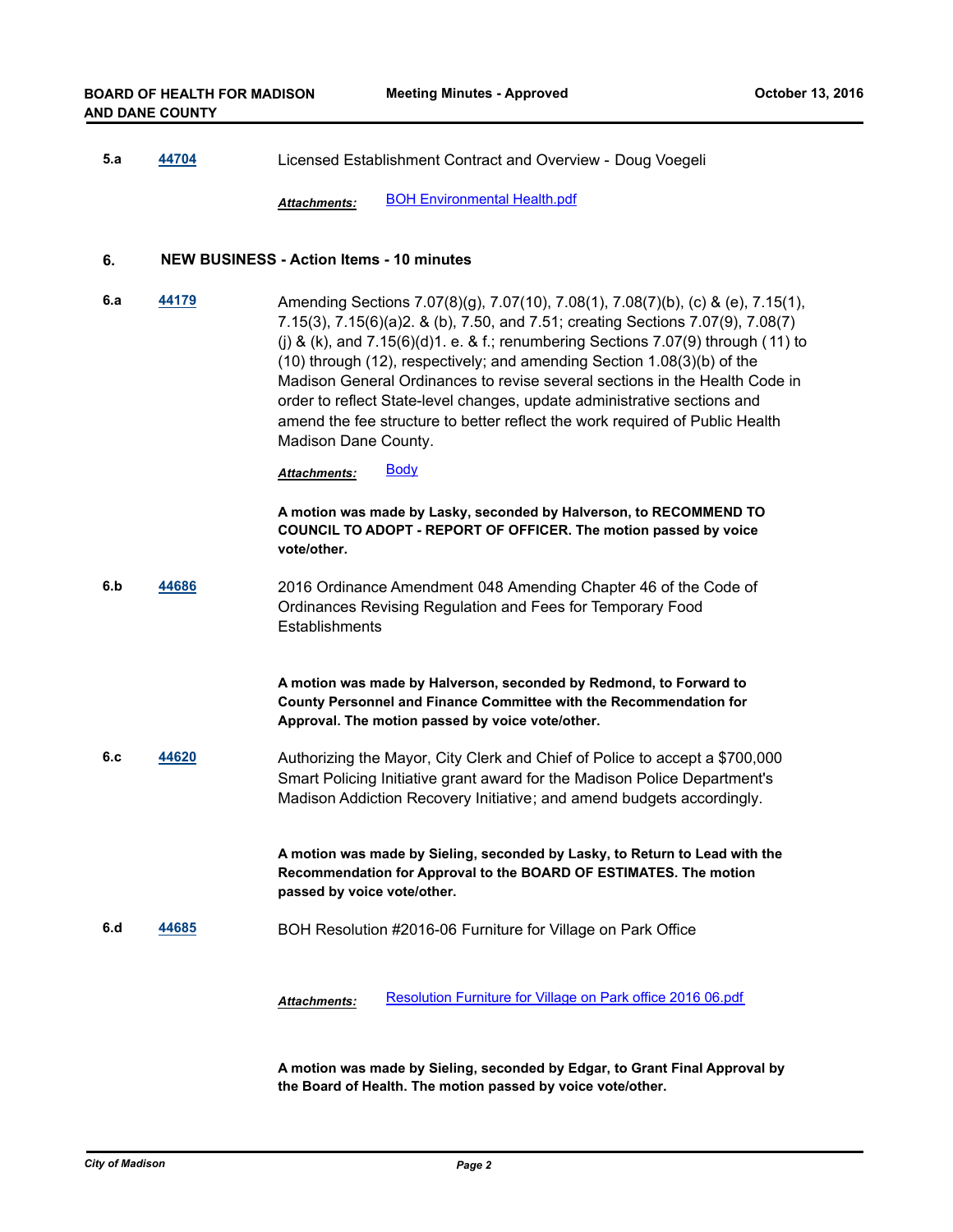#### **7. FOR INFORMATION ONLY - 5 minutes**

| 44706<br>7.a<br>Agent Contract - Licensed Establishments |
|----------------------------------------------------------|
|----------------------------------------------------------|

*Attachments:* [Agent Contract revisions 8-15-2016.pdf](http://madison.legistar.com/gateway.aspx?M=F&ID=52bd0b47-dfd9-4cb8-8709-e220565376c0.pdf)

**7.b [44684](http://madison.legistar.com/gateway.aspx?m=l&id=/matter.aspx?key=48836)** City of Madison Jeffrey Clay Erlanger Civility in Public Discourse Award

*Attachments:* [2016erlanger info and app.pdf](http://madison.legistar.com/gateway.aspx?M=F&ID=5db5f55c-ad7b-4de9-b65c-f90e1032c3e4.pdf)

#### **8. Chair's Report for October 13, 2016 - 5 minutes**

**8.a [44687](http://madison.legistar.com/gateway.aspx?m=l&id=/matter.aspx?key=48839)** Draft 2017 Board of Health Meeting Dates

*Attachments:* [2017 DRAFT BOARD OF HEALTH MEETING DATES .pdf](http://madison.legistar.com/gateway.aspx?M=F&ID=bf3a84b5-7866-4cfe-a178-addc531ba6c0.pdf)

**A motion was made by Lasky, seconded by Redmond, to Approve with Amendment(s). The motion passed by voice vote/other.**

## Amend to add July date

**8.b [44689](http://madison.legistar.com/gateway.aspx?m=l&id=/matter.aspx?key=48841)** 2017 Membership Renewal for National Association of Local Boards of Health

*Attachments:* [2017 NALBOH renewal 2017.pdf](http://madison.legistar.com/gateway.aspx?M=F&ID=366db4e0-5a2e-4b20-9c89-c6bab68647f4.pdf)

**A motion was made by Edgar, seconded by Halverson, to Approve. The motion passed by voice vote/other.**

**9. [44691](http://madison.legistar.com/gateway.aspx?m=l&id=/matter.aspx?key=48843)** Director's Report for October 13, 2016 - 5 minutes

[CURRENT HRE Charter IN PROGRESS\\_HRE Team Review\\_ASjb.pdf](http://madison.legistar.com/gateway.aspx?M=F&ID=7a78b761-4b2c-40dd-a497-769db3a83820.pdf) [PHMDC HRE Goals Obj\\_2016.pdf](http://madison.legistar.com/gateway.aspx?M=F&ID=4e4b027c-a83d-4845-a8a8-7c6f4e4f9bd5.pdf) **[PHMDC Values Statement.pdf](http://madison.legistar.com/gateway.aspx?M=F&ID=ee6b4927-e565-457c-826c-642a6fbd51c7.pdf)** *Attachments:*

## **10. REPORTS TO COMMITTEE**

- **10.a [44692](http://madison.legistar.com/gateway.aspx?m=l&id=/matter.aspx?key=48844)** Operations Division Shawnee Parens 5 minutes
- **10.b [44693](http://madison.legistar.com/gateway.aspx?m=l&id=/matter.aspx?key=48845)** Enviromental Health Division Doug Voegeli 5 minutes